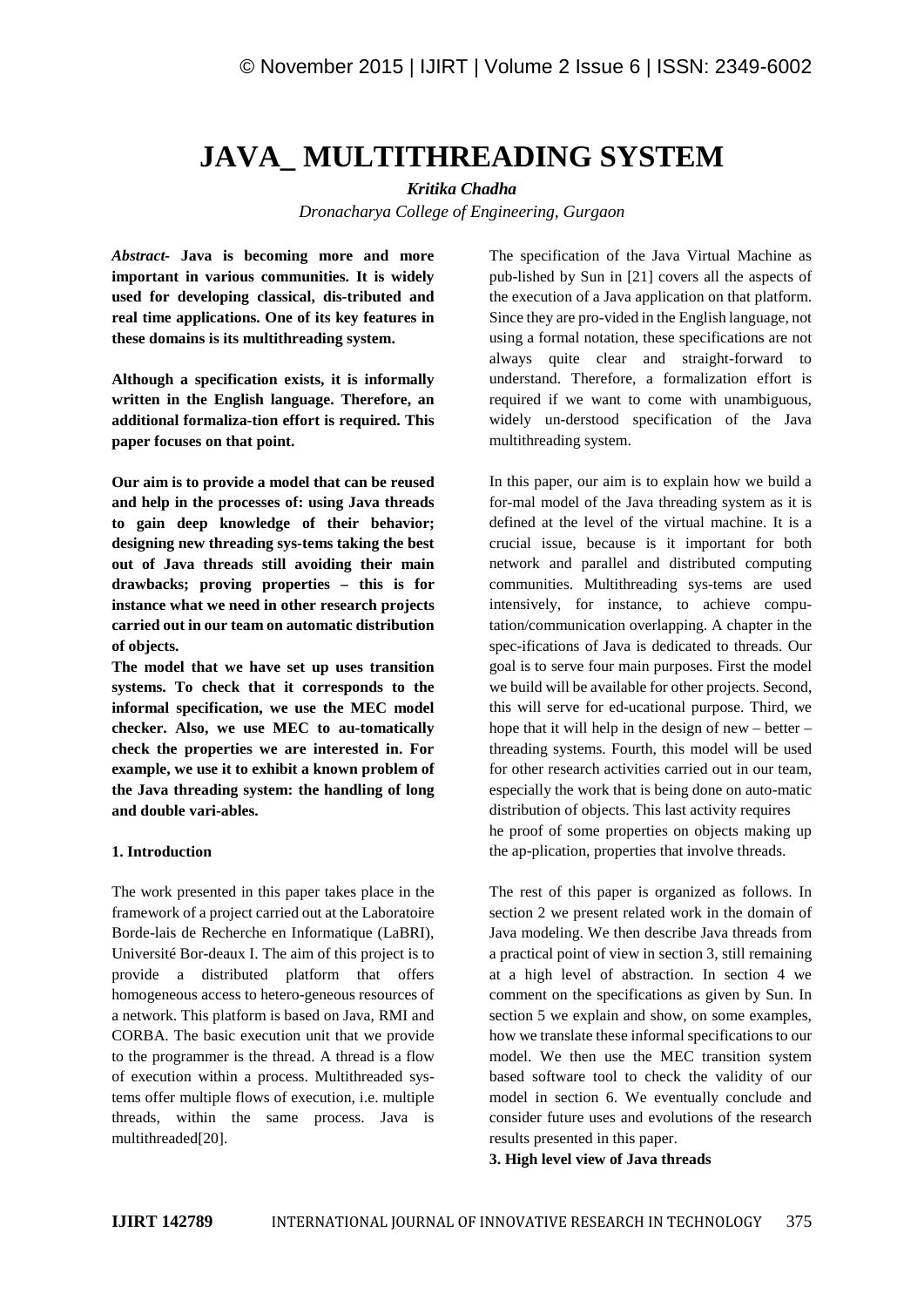# **3.1. Implementation of the Java multithreading sys-tem**

In this section we show a possible implementation of the Java multithreading system that satisfies the specifica-tions that Sun Microsystems publishes for the Java Virtual Machine. The first specification of the JVM was pub-lished in 1996. It has hardly changed since then and still supports the Java language[18] that is available today. In-deed, this specification supports the different releases that have been designed till now, i.e. 1.02 and 1.1, as well as the most recent Java 2 – formally called Java 1.2 or 1.3 –.

The effective implementation of threads in the Java Vir-tual Machine is not far from the implementations that have been adopted by other systems. Figure 1 illustrates the dif-ferent data areas that take part in the execution of a thread in the Java Virtual Machine. Here is a short description of them:

**The program counter.** The Java Virtual Machine can manage several *threads* executing in a concurrent man-ner. Each thread has its own program counter. At



**Figure 1. Implementation of the** *threads* **in the Java Virtual Machine**

any given time, a thread executes the code of a sin gle method. The program counter contains the address of the instruction of the method that is being executed. The Java language makes it possible to invoke methods written in different languages. These are called native methods. If the method that is being executed is native, then the value of the program counter is undefined.

**The stack.** Each thread has its own private stack that is cre-ated when the thread is created. This stack is structured in frames. Entering a new method causes a new frame to be pushed on the stack. The way the stack is used is basically equivalent to the way the stack of a classi-cal process is used (pushing local variables, the return values of the methods, etc.).

**The heap.** This is a memory area that is shared by all the threads. It contains all the class instances and hence the variables shared by all the threads. This area is managed by the garbage collector.

**Methods area.** This memory area is shared by all the threads. It contains the definition of the different classes, as well as the code of the methods.

**The native stack.** This is the private stack used to execute the native methods of a thread.

# **3.2. Threads and the Java bytecode**

To be executed by the Java Virtual Machine the Java code is compiled to a binary format into a *.class* file. This binary

# **4. Informal Java threads specification**

Now that we have explained the basic operations of Java threads, we explain and clarify the specifications of the Java multithreading system as described in *The Java Virtual Ma-chine Specification* by Tim Linholm and Franck Yellin[21]. The model that we propose in section 5 is based on these specifications.

## **4.1. Overall model of the Java threading system**

In this section we describe the approach adopted in [21]. We illustrate the components involved in this infor-mal model by means of the schema presented figure 2.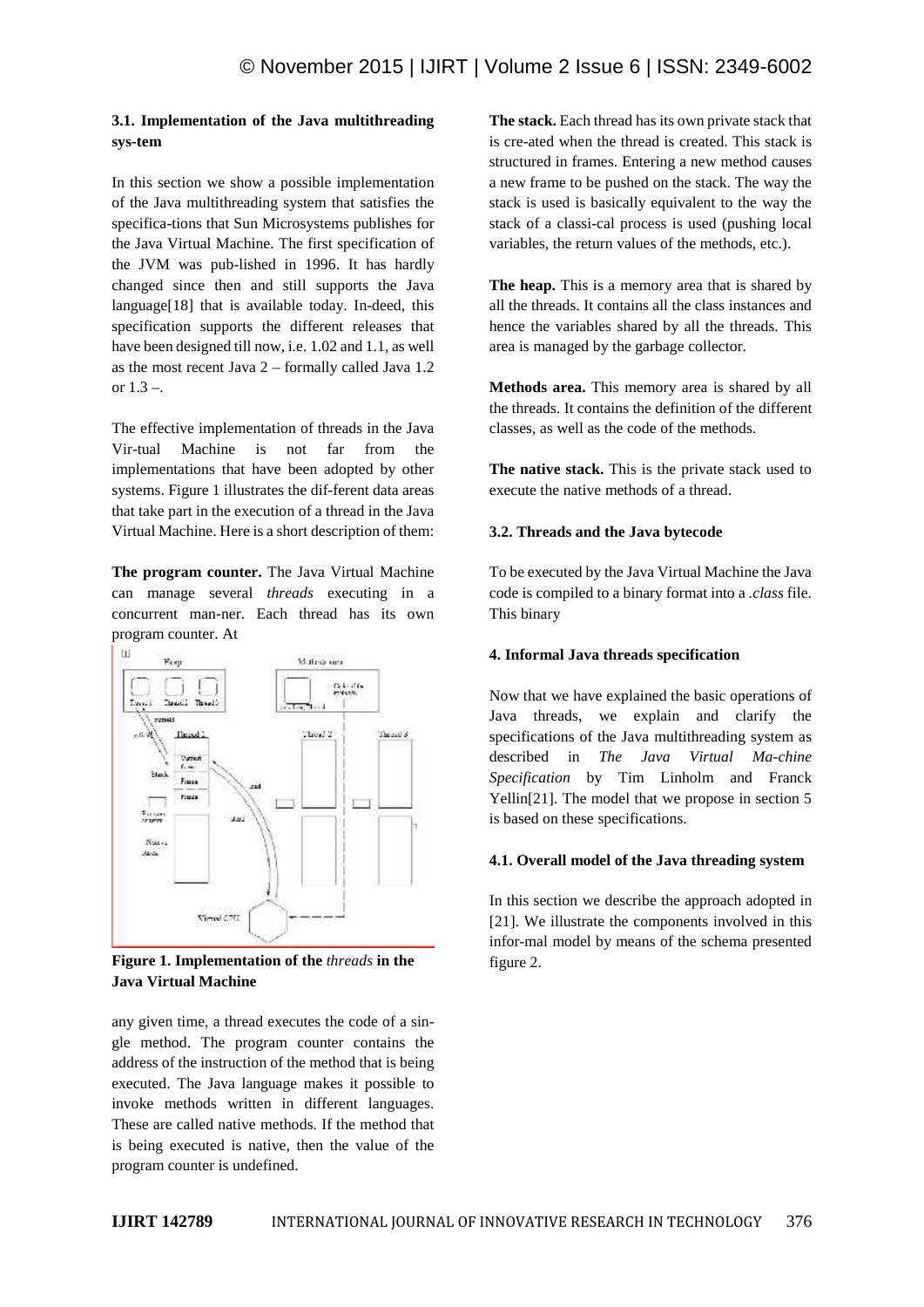

# **Figure 2. Global model of the Java multithreading system**

The system of threads is defined as a set of two kinds of communicating processes: the main memory and the threads that share it.

A set of **low level actions** is defined. These actions can be used to explain the interactions between threads and the main memory.

A set of **constraints** is defined. These constraints must be obeyed in order to ensure the integrity of data. They set up an order among the actions generated by threads.

The **operations that transfer a value (read or write)** between the main memory and the local memory of the thread are split in two phases. So that a read or write operation is effectively achieved, it must first have been val-idated by the thread and by the main memory. Therefore the operation takes place in two phases, with some sort of intermediate transfer area (see figure 2). This makes it pos-sible to relax the synchronization constraints between the different components of the system. This could be used to implement optimizations in a virtual machine or in a com-piler. Some research activities in the domain[14] have al-ready shown the usefulness of this model in a distributed framework.

# **4.2. Constraints on the behavior of Java threads**

The execution of threads is directed by a set of rules that are given in the specification provided by Sun in . There are mainly three kinds of constraints that control:

1. the basic behavior of the system;

- 2. the relationships between instructions executed by a thread;
- 3. the relationship of threads with their environment, mainly the main memory.

From a formal point of view, although expressed in the English language, some of these constraints let the reader guess the underlying intrinsic automaton. This is unfortu-nately not the case for all of them. Nevertheless, this is one of the reasons why we chose the model of transition systems for our model.

## **4.3. Virtual instruction set**

The behavior of individual Java threads is described by means of a set of virtual instructions that represent basic op-erations that threads can achieve. These instructions make it possible to describe the basic operations of the main mem-ory, the interactions of threads with memory and the lock on variables. These operations are not necessarily those of-fered by a real Java Virtual Machine implementation but are used only for a descriptive purpose.

These operations are:

#### *use*

reads the contents of a local variable from local mem-ory;

*assign*

assigns a value to a variable in local memory;

# *load*

gets the value of a variable as transfered by the main memory and assigns it to its corresponding copy in lo-cal memory;

#### *store*

transfers the value of a variable in local memory to the global memory;

## *read*

the main memory transfers the value of a variable to the thread;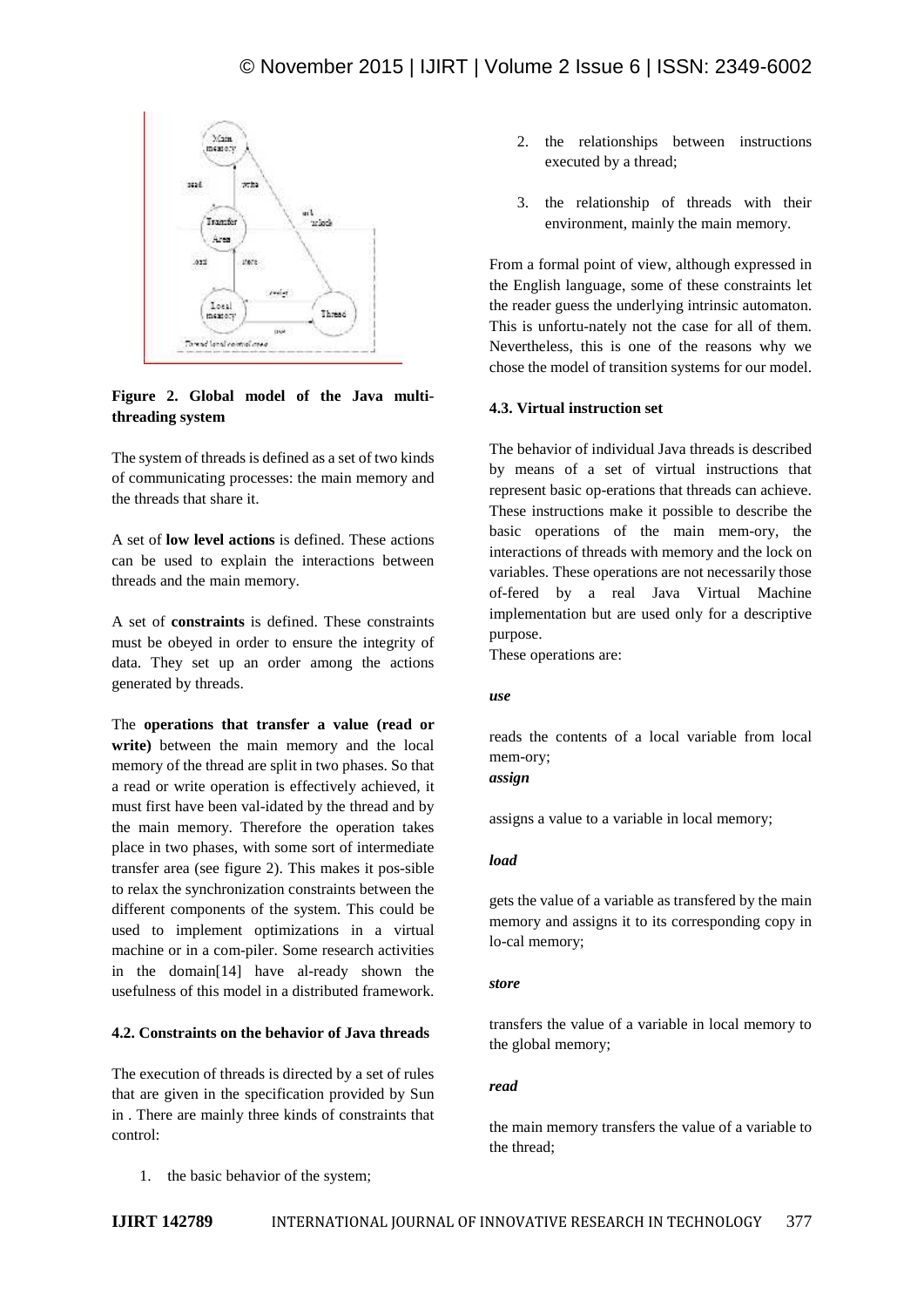#### *write*

stores the value of a variable transfered by the thread in main memory;

#### *lock, unlock*

although dealt with in our work, operations on locks will not be detailed here.

For instance, the bytecode instruction getfield – see section 3.2 – can be implemented using the load and the read virtual instructions.

#### **5. Effective construction of the model**

To achieve our goal we considered several different de-scription languages: Petri nets, Milner's CCS, finite transition systems. For the reasons explained above, we eventually chose finite transition systems.

## **5.1. Components of the system**

The Java threading system basically contains within its specification a set of entities. Among these are the threads, local memories and global memory.

We have added components that do not directly appear in the specifications. We use these entities to carry the se-mantics of the synchronizations. This will be explained in section 5.4.

## **5.2. Basic constraints**

The basic constraints are those that are mandatory when describing the behavior of any system in terms of states and transitions. There are four of these constraints. Here is one of them as given in :

"The actions performed by any one thread are totally ordered; that is, for any two actions performed by a thread, one action precedes the other."

# **5.3. Local constraints**

Local constraints are those that specify the order in which a thread can achieve its own operations. There are 8 of them. These constraints do not take relationships be-tween threads into account. Form a practical point of view, the aim of local constraints is mainly to avoid threads use-less work. For instance the aim of the constraint expressed as follows in:

! "A *store* operation by [a thread] T on [ a variable ] V must intervene between an *assign* by T of V and a subsequent *load* by T of V."

is mainly to ensure that there is no useless local memory assignment carried out by a thread. This is illustrated in figure 3.



**Figure 3. Illustration of one of the constraints that enforce useful uses of variables by a thread**

Such a constraint can directly be coded to a regular ex-pression and then to an automaton. We model this con-straint as the automaton shown figure 4. The notation ^*instruction* means all but *instruction*.

#### **5.4. Synchronization constraints**

We call synchronization constraints, those constraints that define the relationships between operations carried out



#### **Figure 4. Automaton modeling one of the con straints that enforce useful uses of variables by a thread**

This constraint says that the main memory must be ready to write the value of a memory location when this is re-quired by a thread, and that it cannot write any value with-out a thread requiring it.

To handle that kind of synchronization constraint,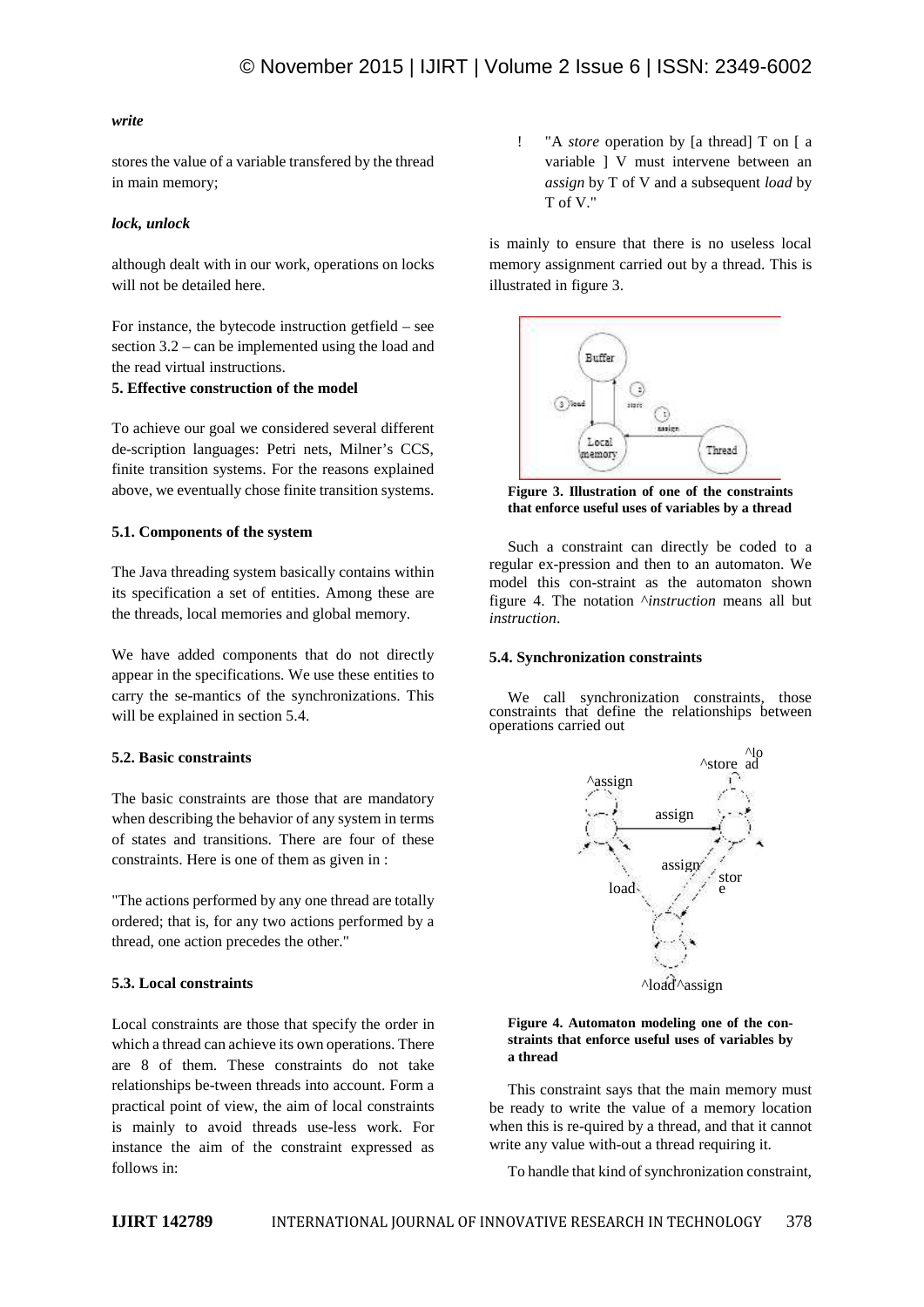we in-troduce new entities that do not exist as such in the speci-fications, and that obey a set of rules expressed by means of a transition system. For instance, the constraint consid-ered here is modeled by a process that we have introduced, and that we call *a variable*, since it is used to model the usage of memory locations, i.e. of variables. The resulting automaton is shown figure 5. It models not only the con-straint given above but also all the constraints that deal with memory transfers.

This variable is the formalization of the transfer area that we introduced to explain the informal specifications in sec-tion 4.1.



**Figure 5. Behavior of a variable**

by different threads. Since all the information that are shared between threads are exchanged through the main memory, all of these synchronization constraints are ex- Load pressed as relations between threads and the main memory. There are 7 of these constraints.

To illustrate our approach we consider one of these con straints as given in :

! "Each store action by a thread is uniquely paired with a write action by the main memory such that the write action follows the store action."

#### **5.5. Global system**

We have set up a global model of the system by syn chronizing all of the automaton previously defined. Fig-ure 6 shows all the components of this global model and the synchronizations that have to be applied between them. The synchronizations are carried by the links between en-tities; these links represent the synchronization vectors be-tween processes. In order to keep this model tractable, we have applied a set of simplifications regarding the number of threads, of variables and locks – that have not been de-tailed in this paper –. Nevertheless, it remains significant regarding the behavior of a system of any size for the prop-erties that we want to show.



**Figure 6. Global system**

#### **6. Using the MEC software tool to verify the model**

The aim of this section is to show how we prove expected properties or exhibit failures that are already known in order to check the model that we have set up.

We remind the reader that we intend to provide a formal model that first describes the informal specification of the Java Virtual Machine, and second offers a formal support that can be used to check behavioral properties. Therefore, what we want to check here, is the fact that our model effectively models the informal specifications, with their known properties and their possible problems.

Once the model is available as a transition system, we use a software tool called MEC to automatically check the properties we are interested in.

## **6.1. Overview of MEC**

MEC[3] is a model checker that implements the so called Arnold-Nivat[4] model and Dicky's logic. It makes it possible to build and analyze a model of a system of pro-cesses. To do that, it computes the synchronized product of a transition system. The reader can refer to for a com-plete description of MEC, of its operators and functions.

Once specified within MEC, the model we have set up leads to a transition system that is made up of 209.464 states and 4.608.048 transitions. The creation of the system inside MEC on a Sun Ultra Sparc with 384 Mo of RAM takes around 12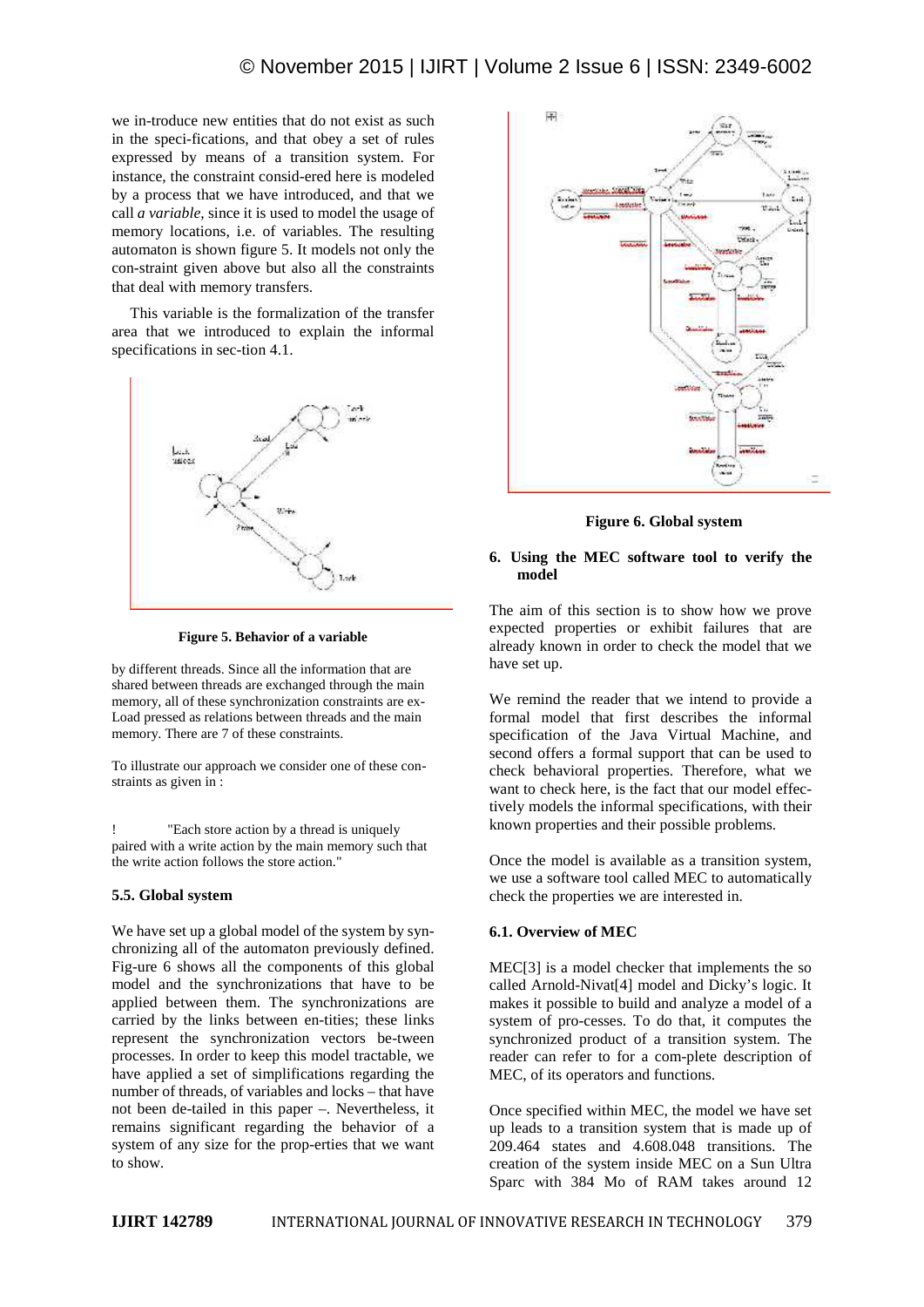minutes.

#### **6.2. Deadlock freeness**

The first property to establish is either the absence of deadlocks, or if there are deadlocks, the delayed deadlock situations, i.e. states that inevitably lead to a deadlock.

This request is easily described using basic operators and functions that are provided by MEC. For instance, the states that represent a system that cannot evolve any longer are computed from the following formula:

dead  $:=$  ;  $src_{()}$ 

where  $src(T)$  are the source states of the set of transitions T . After this formula has been evaluated, the set dead contains all the states of the system but those that are the source of at least one transition. In other words, dead con-tains all the states from which the system cannot evolve any longer.

Applied to our model, the result is the empty set, show-ing there is no deadlock, as expected

#### **6.3. Checking of the model**

In order to check in a more significant manner that the model corresponds to the specification as given by Sun in [21] , we tried to exhibit a known problem of the Java threading system. The problem we consider is related to long and double variables. The instructions used to handle these variables work on 32 bits, although they are 64 bits long.

Figure 7 shows two threads executing concurrently. This execution exhibits a behaviour that can be considered faulty

in that although it obeys the specification, the result can be different from what is basically expected. The first thread, called Thread Zero clears all the bits of the \_field variable. The second, called Thread One sets all the bits of the same variable to 1. The 64 bits long variable is shown as two 32 bits parts, that we call A and B. The operation on A and B are atomic. The figure shows the transitions that make up the shortest path from the initial state to a faulty state. This state is considered faulty – at least problematic – because, if the variable \_field is read at that point, it neither contains the value  $\overline{0}$  nor the value  $\overline{1}$ , i.e. none of the values written either by Thread Zero or Thread one





The path shown figure 7 is a result provided by MEC based on the following call sequence, given here for illus-trative purpose – for further details see and  $-$ :

/\* transitions identifying faulty situations \*/ errors:=!label[1]='verifyER';

/\* sources of transitions in errors \*/ faulty\_states:=src(errors);

/\* transitions that make up a shortest  $*/$  /\* path to a faulty state \*/

min\_faulty\_path:=trace(initial,\*,faulty\_states);

The fact that our model exhibits this behavior that is also contained within the informal specifications is an other val-idation of our results.

## **6.4. Additional properties**

One of the other basic properties of the Java multithread-ing system is the statement that says that any two threads can communicate by means of a shared variable and that, in

such a case, the consistency of the local copies and the in-tegrity of the variable can be guaranteed by using the avail-able system of locks.

This property which is more difficult to show and that requires space to explain will not be detailed here. We have shown in [29] that this property holds.

## **7. Conclusion**

In the current state of the research described here, we have a formal model of the Java multithreading system. We have shown that it closely sticks to the specifications given by Sun in . We have shown that it carries known prob-lems that the informal specification also carries. This is a first validation of our work.